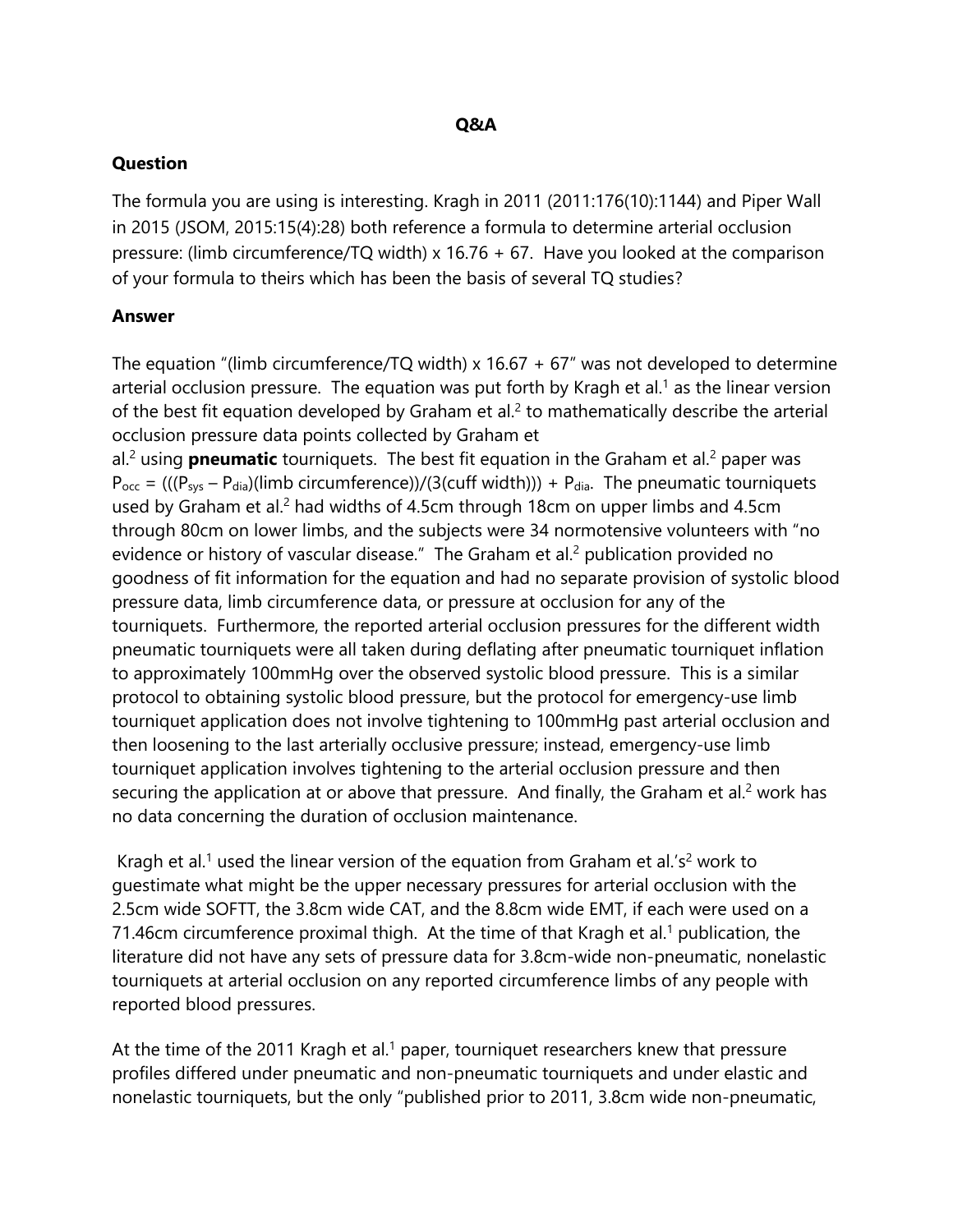nonelastic tourniquet pressure at arterial occlusion data" of which I am aware was the report by McEwen and Casey<sup>3</sup> regarding a new pressure transducer. McEwen and Casey<sup>3</sup> reported CAT-applied pressure on the lower limb to achieve arterial occlusion to be 450 to 700mmHg (700mmHg over the middle portion of the width and 450mmHg over the outer portions of the width). The McEwen and Casey<sup>3</sup> report says the CAT was "applied to a normal lower limb to stop arterial bloodflow," so it appears the pressure data comes from only one person's limb. No circumference data nor systolic blood pressure data is present in the report; how arterial occlusion was determined (palpation, audible Doppler loss, visual Doppler loss, etc.) is not present in the report; whether the pressures reported were those present with the windlass rod held at the location first achieving arterial occlusion or with the windlass rod placed in the securing bracket at the next rotational location after achieving arterial occlusion is also not present in the report, and how long arterial occlusion was maintained is not present in the report.

Three papers published by the Wall and Buising group<sup>4-6</sup> have shown that the equation "(limb circumference/TQ width) x 16.67 + 67 $n<sup>1</sup>$  does not provide good estimates of the pressure at which a non-pneumatic tourniquet will achieve arterial occlusion during the tightening process. Figures 1 and 2 of the 2013 paper by Wall et al.<sup>4</sup> showed that the predicted arm and thigh occlusion pressures obtained with use of the linear version<sup>1</sup> of the Graham-origin<sup>2</sup> equation were considerably lower than the actual occlusion pressures for the non-pneumatic, nonelastic, 3.8cm-wide CAT and the non-pneumatic, elastic, 10.4cmwide SWATT. In the subjects in that study,<sup>4</sup> the values from the linear version<sup>1</sup> of the Graham-origin<sup>2</sup> equation were also considerably lower than the actual occlusion pressures for the 14.5cm-wide and 13.3cm-wide pneumatic tourniquets (standard and long blood pressure cuffs). Panel B of Figure 3 of the 2014 paper by Wall et al.<sup>5</sup> shows most of the occlusion pressures for 3.8cm-wide RMTs placed on arms and on thighs being substantially higher than the line that results from use of the linear version<sup>1</sup> of the Grahamorigin<sup>2</sup> equation. The 2014 Wall et al. paper<sup>5</sup> also reports the slopes, intercepts, and r<sup>2</sup> values resulting from use of linear regression to derive the best fit lines for the data obtained in that study<sup>5</sup> and with the CAT in the 2013 Wall et al. paper.<sup>4</sup> Figure 4 of the 2015 paper by Wall et al.<sup>6</sup> shows best fit linear regression lines and forearm and calf actual arterial occlusion pressures for the non-pneumatic, nonelastic, 3.8cm-wide CAT; the non-pneumatic, nonelastic, 3.8cm-wide SOFTTW; the non-pneumatic, nonelastic, 3.8cm-wide Pediatric RMT; and the non-pneumatic, elastic, 10.4cm-wide SWATT. The best fit linear regression lines' slopes, intercepts, and  $r^2$  values are provided with Figure 4.<sup>6</sup> The actual occlusion pressure values have considerable visible scatter;<sup>6</sup> the r<sup>2</sup> values are low,<sup>6</sup> which corresponds with high scatter and indicates how inadequately the ratio of limb circumference to tourniquet width explains variation in tourniquet arterial occlusion pressure; and the best fit line for the 3.8cm-wide RMT is considerably different than the best fit lines for either the 3.8cm-wide CAT or the 3.8cm-wide SOFTTW (also indicating how inadequate the ratio of limb circumference to tourniquet width is for explaining variation in tourniquet arterial occlusion pressure).6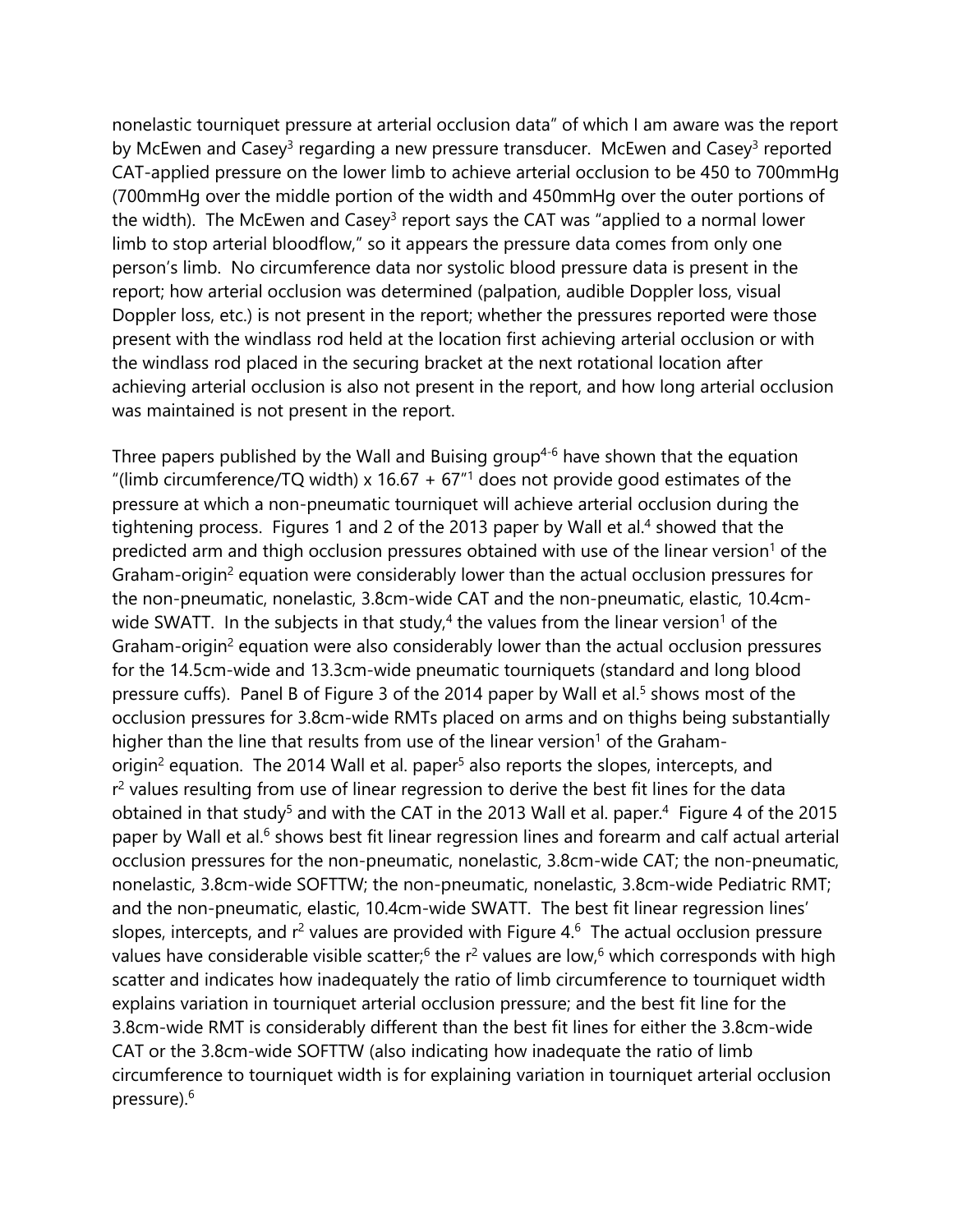I would not consider the linear version<sup>1</sup> of the Graham-origin<sup>2</sup> equation to have been the basis of any emergency-use limb tourniquet studies of which I am aware, but linear regression has been used as one method of looking at obtained pressure data in various tourniquet studies.

Looking at the presented slide, I don't know precisely what was said regarding the bulleted points. Beyond what was said, there is also what listeners heard while they were processing the presented information. I note that the bullet point "Average pressure increase during transportation" does not include the words "systolic blood" between "average" and "pressure." Depending on what was said and what was heard, an audience person could easily, albeit mistakenly, think that the 25mmHg pressure increase during transportation was a tourniquet pressure increase rather than an increase in the patient's systolic blood pressure. The information and sources of the pressures used for the recommendations are present in the attachment "nonelastic strap tourniquet surface pressure recommendations v1.docx" which I pulled from my folder for the June 27, 2018, ASTM tourniquet group meeting.

The 505mmHg value is what I recommended as the **minimum** or threshold maintainable pressure for certification of a 3.8cm-wide emergency-use nonelastic strap limb tourniquet. The pressure measurement system and the responses of the underlying substance both matter, $7,8$  and that 505mmHg would be the minimum pressure value when using the measurement system used by my research group<sup>7</sup> and when using the limbs of healthy live humans and when desiring to be able to reach and maintain arterial occlusion on 95% of normotensive, healthy adult humans. As discussed in ASTM meetings, the 505mmHg pressure value is also specific for a 3.8cm-wide nonelastic, nonpneumatic strap limb tourniquet. Because the 3.8cm-wide CAT appears to require higher pressures to reach arterial occlusion than does the 3.8cm-wide Tactical RMT, $9$  achieving 505mmHg might not be sufficient to obtain and maintain arterial occlusion on 95% of normotensive, healthy adult humans when using a CAT, but we don't have anywhere near as much pressure data for the CAT as we do for 3.8cm-wide RMTs.

Concerning the 505mmHg pressure value and tourniquet certification, a testing device needs to be developed that can determine the total circumferential pressure applied by the tourniquet to the device. Based on the current data we have, the device needs to be calibrated so that its threshold total circumferential inward pressure is the total circumferential inward pressure created by the strap portion of a 3.8cm-wide RMT when applied to a healthy live human thigh at 505mmHg as measured with the pressure measuring system my group uses.

References